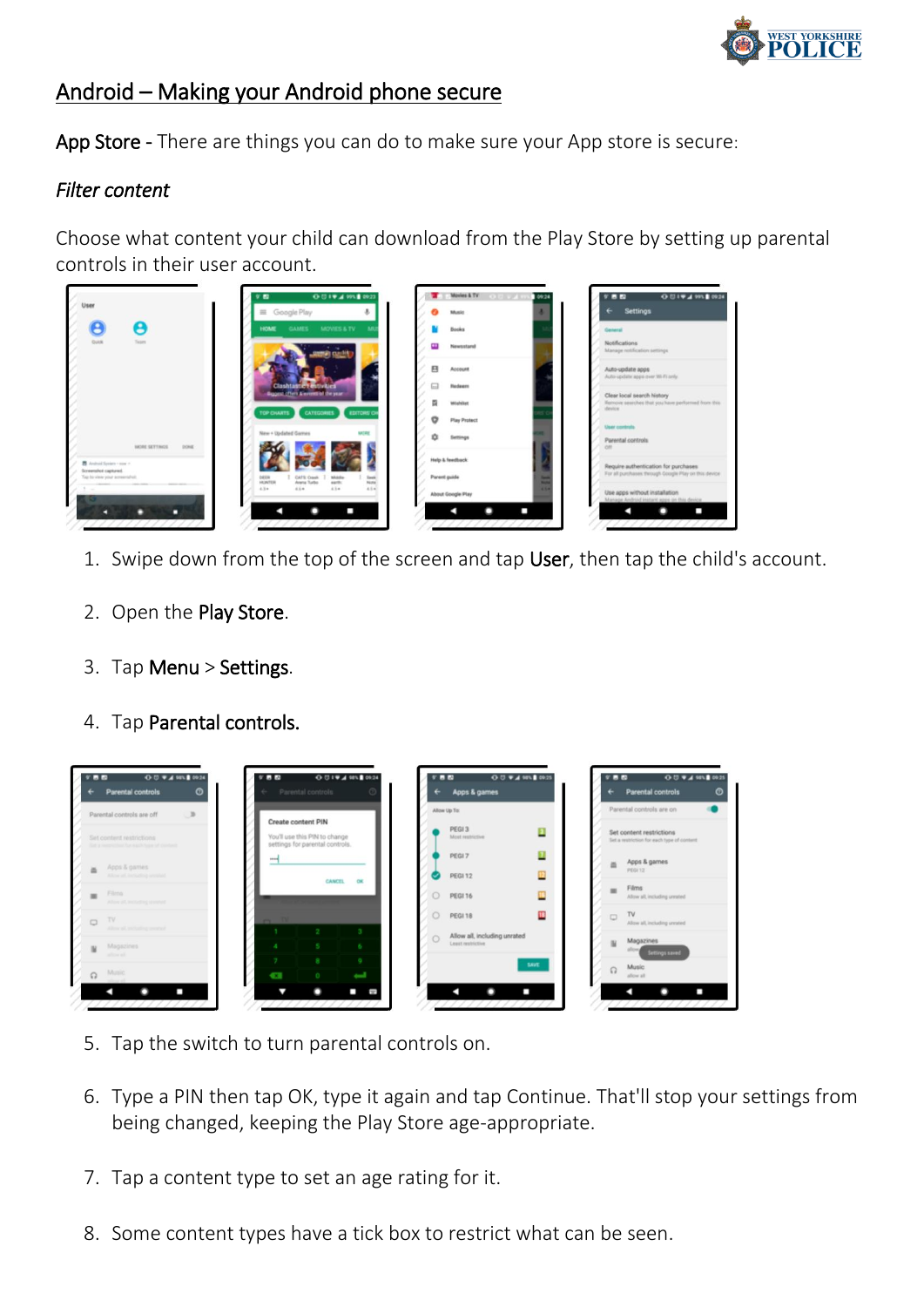

ire authentication For all purchases through<br>Google Play on this device Every 30 minutes

## *Prevent purchases*

Change the Play Store security settings in your user account to stop users buying 'in-app' content or 'paid-for' apps.



- 1. Open the Play Store app.
- 2. Tap the Menu icon (three lines in the search box) then tap Settings.
- 3. Tap Require authentication for purchases.
- 4. Tap For all purchases... will instruct you to type your Google password every time you want to buy something.

## *Disable third-party apps*

Apps can be downloaded from other places as well as the Play Store. This setting is off by default, but check to make sure.



- 
- 2. Tap Security.
- 3. The unknown sources switch will be blue if it's on. Tap to turn it off if you need to, then tap Home.